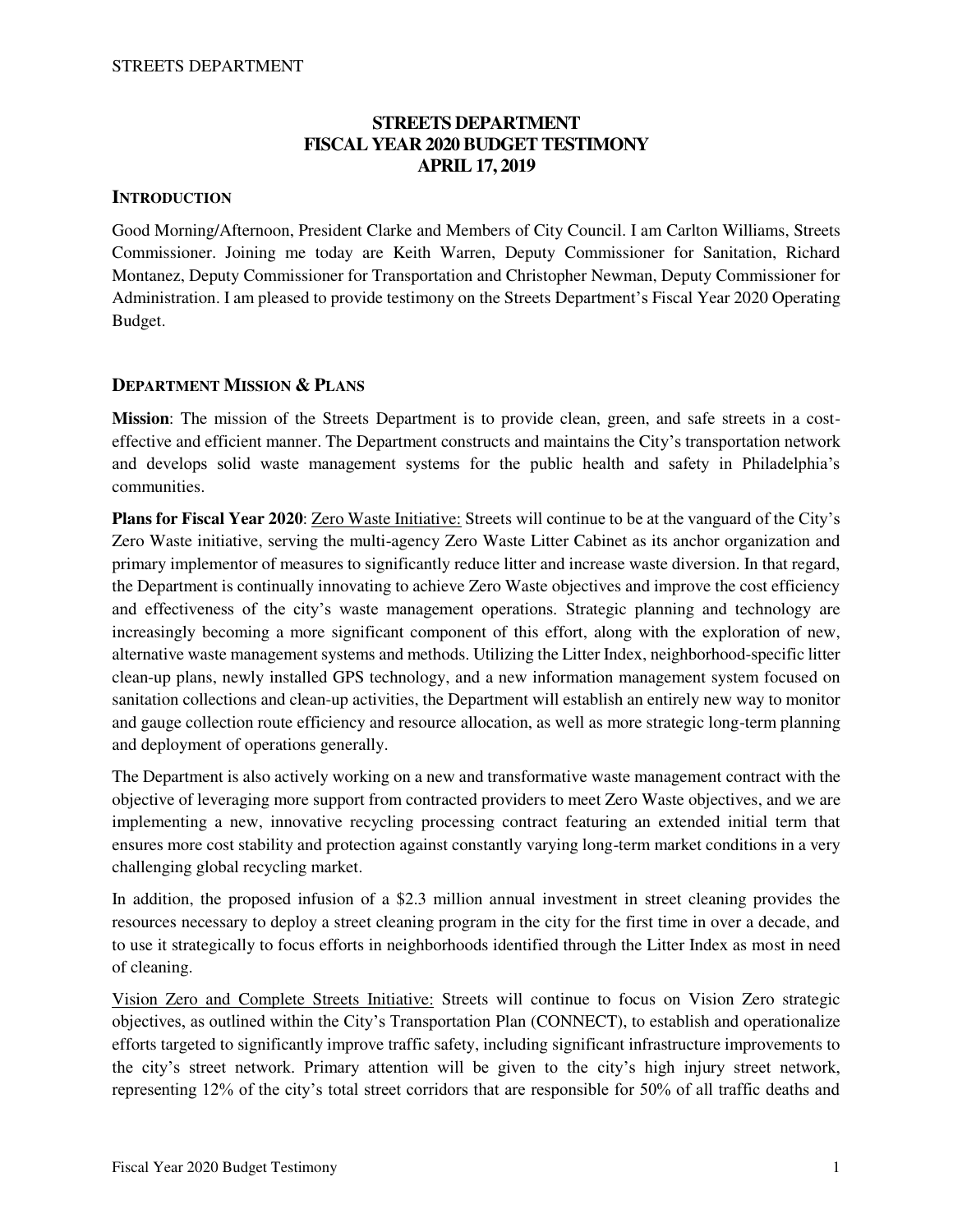severe injuries. Concept design solutions will be incorporated to identified high-injury streets, including bump-outs, speed cushions, modern-day roundabouts, pedestrian countdown traffic signals, protected bike lanes and pedestrian trails, safe crosswalks, new medians, among other traffic safety improvements. The Department will also continue to enhance and expand the fully integrated Traffic Operations Center (TOC) to further centralize traffic control and intelligent transportation systems throughout the city and will fully deploy the new Vision Zero crew operation dedicated to the installation and maintenance of various traffic calming assets throughout the city and expansion of the city's network of protected bike lanes.

State of Good Repair for Streets and Roadways: Streets continues to plan and budget for incremental increases in roadway resurfacing operations to reach a targeted total of 131 miles of local streets annually (compared to 33 miles of resurfacing done at the beginning of the administration), the minimum threshold necessary to maintain the local street network in a good state of repair. In that regard, staffing, equipment and ancillary resources will continue be increased to sustain the Department's upward trajectory in resurfacing miles each year, with the objective of fielding a third resurfacing crew by FY23. This will assure roadway resurfacing operations are augmented on an annual fiscal year basis with targeted productivity levels of 101, 110, and 131 miles of resurfacing for each fiscal year from FY20 through FY23, respectively, and to sustain 131 miles of resurfacing for each fiscal year thereafter. A fully resourced and operational third resurfacing crew is essential for this to occur and the Department intends to gradually increase staffing over the next four fiscal years to ensure a sufficiently resourced third crew is properly trained and ready by FY23.

Right of Way Management: The Department continues to strategically focus Right-of-Way management efforts within the context of the City's Vision Zero initiative, regarding the safe and efficient egress of traffic, particularly for pedestrians and bicyclists, when roads and sidewalks are closed or obstructed. A focus on right-of-way management technology improvements includes partnering with the Office of Innovation and Technology (OTIS), Department of Licenses & Inspections (L+I), and Water Department (PWD) on an enterprise-wide system that will integrate and coordinate inspection, design, and permitting activities on-line across departments, thereby ensuring development and inspection work within the city is addressed in an efficient, coordinated, and consistent manner.

Grants Management: Newly augmented grants and projects management staff hired this year will allow the Department to maximize the effectiveness and efficiency of overall grant funding and resultant completion of construction and design projects. These increased efforts and new staff are anticipated to both expand utilization of available grant funds, as well as obtain increased and more efficient federal and state reimbursements for eligible completed projects.

Engineering Design and Construction: The Streets Department continues to maintain a highly effective and successful capital program, coordinating and performing review and approval for multiple and an increasing number of innovative projects within project deadlines and coordinating and performing review and approval for multiple and varied private development and various roadways, bridges, signal, and streetscape projects around the city. The Department's Capital Program work is strategically aligned with the City's Vision Zero and safe and complete streets initiatives. Streets is proactively working to restore multi-modal access to neighborhoods and closing the gaps to provide safe egress for pedestrians and bicyclists in key breaks to the city's multi-modal network.

Workforce Development and Diversity: Streets has forged a highly successful and sustained partnership with the City's Office of Workforce Development as part of the overall City as a Model Employer initiative,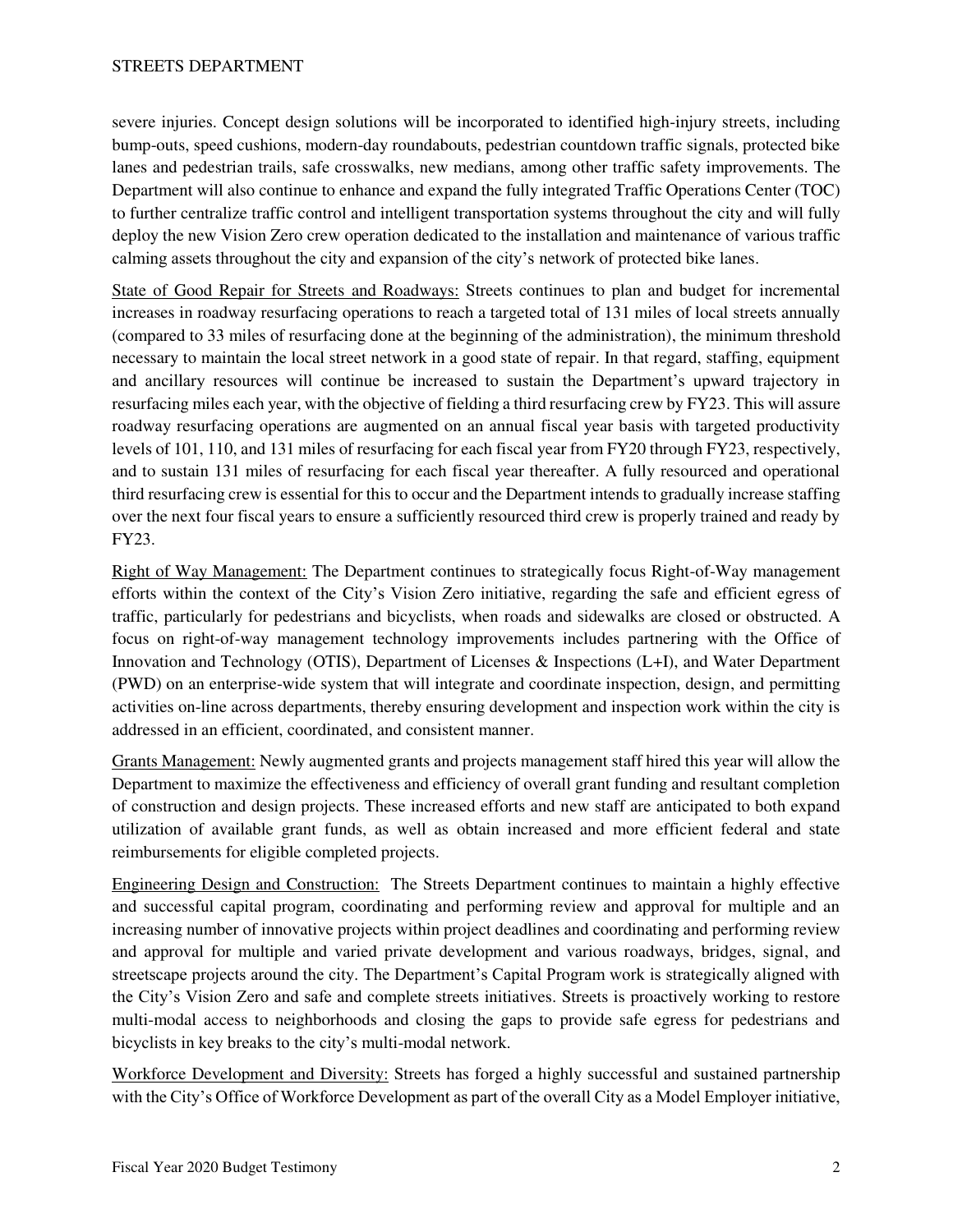in further developing and enhancing our Future Track Workforce Development program. Since the inception of partnership efforts, Streets has successfully transitioned a total of 25 Future Track participants into City civil service positions. The Department has also established a new and innovative internship-tohire program for engineering interns, which uses the internship as part of the civil service assessment process necessary to be placed and hired from a civil service list. It is anticipated that this initiative will provide for increased diversity in engineering positions and more timely hiring for entry-level engineering positions.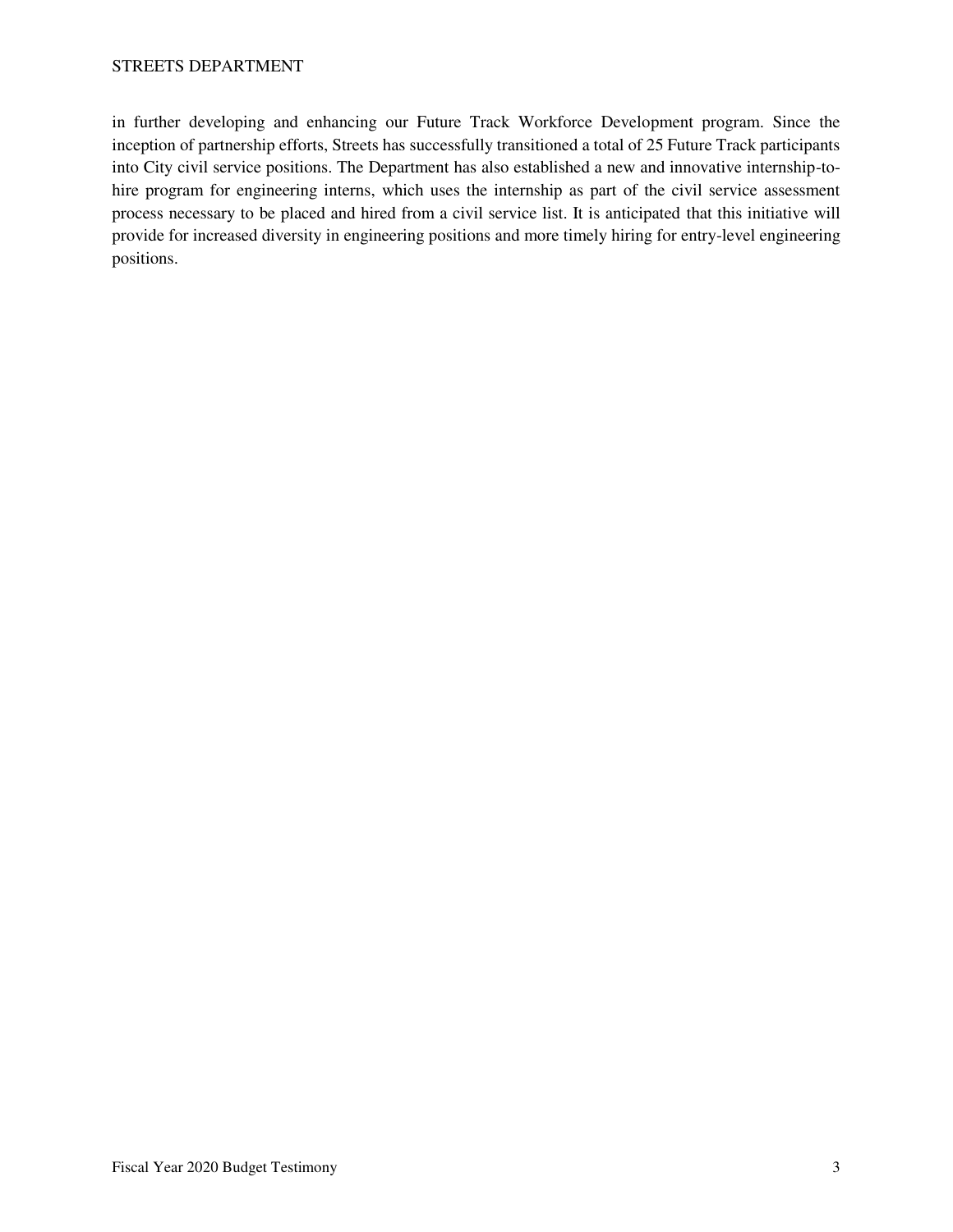| <b>Staff Demographics Summary (as of December 2018)<sup>1</sup></b> |           |           |           |           |
|---------------------------------------------------------------------|-----------|-----------|-----------|-----------|
|                                                                     | Total     | Minority  | White     | Female    |
| Number of Full-Time Staff                                           | 1,772     | 1,518     | 254       | 266       |
| Number of Exempt Staff                                              | 9         | 6         | 3         | 3         |
| Number of Executive Staff (deputy                                   | 12        | 6         | 6         | 3         |
| level and above)                                                    |           |           |           |           |
| Average Salary, Full-Time Staff                                     | \$42,972  | \$41,249  | \$53,291  | \$44,408  |
| Average Salary, Exempt Staff                                        | \$116.593 | \$115,102 | \$119.573 | \$86,863  |
| Average Salary, Executive Staff                                     | \$121,664 | \$124,573 | \$118,755 | \$103,578 |
| Median Salary, Full-Time Staff                                      | \$38,155  | \$38,348  | \$47,655  | \$39,810  |
| Median Salary, Exempt Staff                                         | \$123,600 | \$125,918 | \$115,360 | \$87,550  |
| Median Salary, Executive Staff                                      | \$119,480 | \$125,918 | \$115,360 | \$107,823 |

# **BUDGET SUMMARY & OTHER BUDGET DRIVERS**

| <b>Employment Levels (as of December 2018)</b> <sup>1</sup> |                            |                                              |
|-------------------------------------------------------------|----------------------------|----------------------------------------------|
|                                                             | <b>Budgeted</b><br>in FY19 | Filled as of<br>the Increment<br>Run (11/18) |
| Number of Full-Time Positions                               | 1,915                      | 1,772                                        |
| Number of Exempt Positions                                  | 10                         | 9                                            |
| Number of Executive Positions (deputy level)<br>and above)  | 13                         | 12                                           |
| Average Salary of All Full-Time Positions                   | \$43,638                   | \$42,972                                     |
| Median Salary of All Full-Time Positions                    | \$38,746                   | \$38,155                                     |

**1** Tables include three employees who were previously funded by the Water Department.

| <b>General Fund Financial Summary by Class</b>    |                |                    |                |                    |                |                  |
|---------------------------------------------------|----------------|--------------------|----------------|--------------------|----------------|------------------|
|                                                   | FY18 Original  | FY18 Actual        | FY19 Original  | FY19 Estimated     | FY20 Proposed  | Difference:      |
|                                                   | Appropriations | <b>Obligations</b> | Appropriations | <b>Obligations</b> | Appropriations | <b>FY20-FY19</b> |
| Class 100 - Employee Compensation                 | \$78,481,768   | \$79,636,511       | \$84,297,081   | \$85,085,552       | \$90,214,913   | \$5,129,361      |
| Class 200 - Purchase of Services                  | \$49,726,261   | \$49,226,385       | \$49,188,914   | \$53,942,914       | \$57,410,652   | \$3,467,738      |
| Class $300/400$ - Materials, Supplies & Equipment | \$9,071,224    | \$7,714,288        | \$8,442,104    | \$7,638,104        | \$7,704,196    | \$66,092         |
| Class 500 - Contributions                         | \$53,171       | \$15,973,463       | \$53.171       | \$53,171           | \$53,171       | \$0              |
|                                                   | \$137,332,424  | \$152,550,647      | \$141,981,270  | \$146,719,741      | \$155,382,932  | \$8,663,191      |

| <b>Contracts Summary (Professional Services only)</b> |              |             |              |              |              |                              |  |
|-------------------------------------------------------|--------------|-------------|--------------|--------------|--------------|------------------------------|--|
|                                                       | <b>FY14</b>  | <b>FY15</b> | <b>FY16</b>  | <b>FY17</b>  | <b>FY18</b>  | <b>FY19 YTD</b><br>(01 & 02) |  |
| Total amount of contracts                             | \$17,064,123 | \$9,849,620 | \$15,928,727 | \$19,158,716 | \$20,321,365 | \$7,002,515                  |  |
| Total amount to M/W/DSBE                              | \$4,774,268  | \$2,289,362 | \$3,558,163  | \$5,595,190  | \$4,754,134  | \$1,618,153                  |  |
| <b>Participation Rate</b>                             | 28%          | 23%         | 22%          | 29%          | 23%          | 23%                          |  |

| <b>Total M/W/DSBE Contract Participation Goal (Public Works; Services,</b><br>Supplies & Equipment; and Professional Services combined) |  |  |  |  |  |  |
|-----------------------------------------------------------------------------------------------------------------------------------------|--|--|--|--|--|--|
| <b>FY19</b><br><b>FY20</b><br><b>FY18</b>                                                                                               |  |  |  |  |  |  |
| M/W/DSBE Contract Participation Goal<br>35%<br>32%<br>35%                                                                               |  |  |  |  |  |  |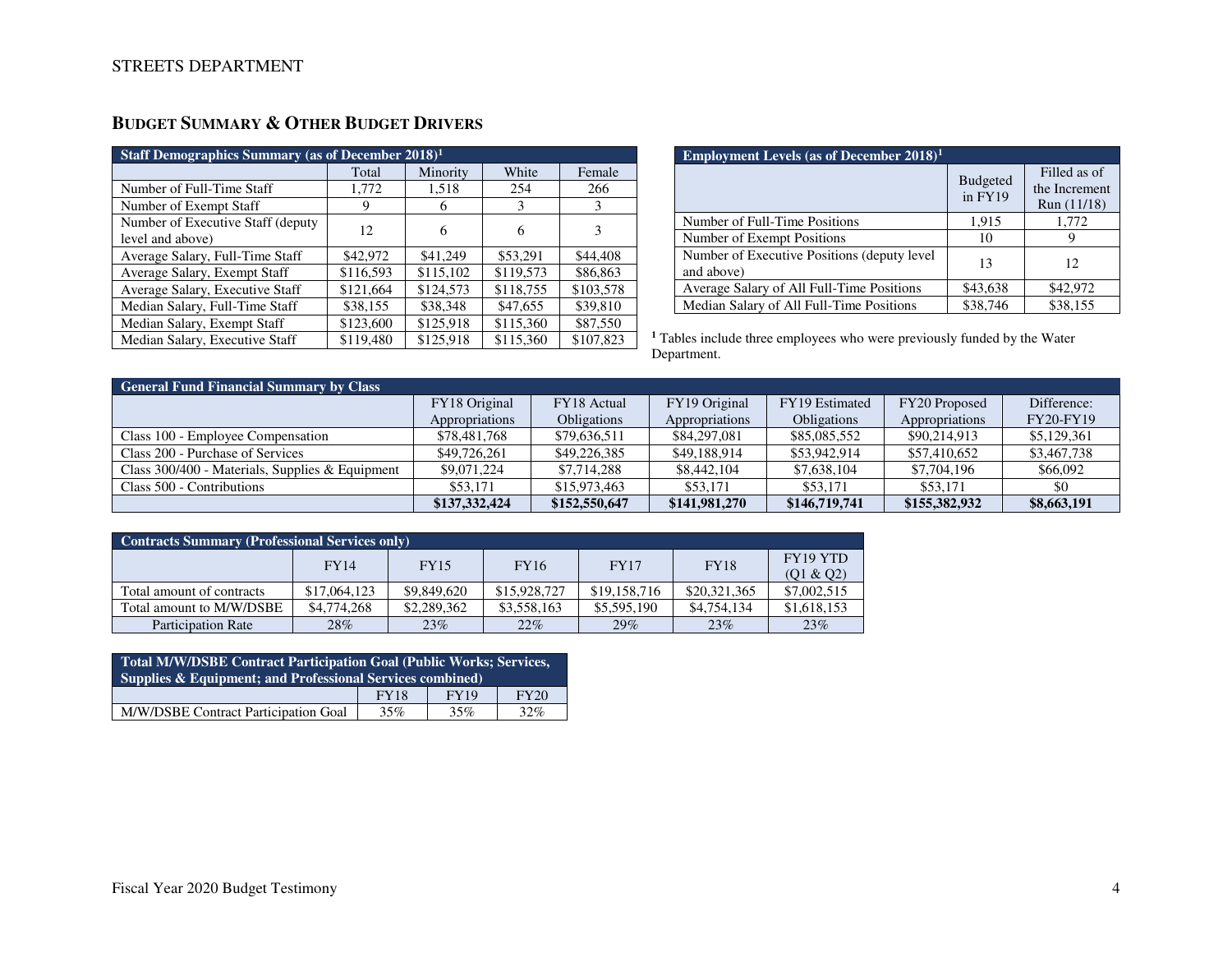# **PROPOSED BUDGET OVERVIEW**

#### **Proposed Funding Request**:

The proposed Fiscal Year 2020 General Fund budget totals \$155,382,932, an increase of \$8,663,191 over Fiscal Year 2019 estimated obligation levels. This increase is primarily due to anticipated 3% general wage increases for both union and non-represented employees in FY20, a significant increase in street cleaning staff providing for the deployment of the first comprehensive City street cleaning operation in over a decade, and the infusion of needed funding to support greatly increased contracted recycling processing costs due to extremely challenging global recycling commodities market conditions.

The proposed budget includes:

- \$90,214,913 in Class 100, a \$5,129,361 increase over FY19. This funding will pay for employee compensation in the Department, including salary and overtime costs. The increase is attributed to anticipated 3% wage increases and the addition of over 60 new positions that will be used to staff a significantly expanded street cleaning operation.
- \$57,410,652 in Class 200, a \$3,467,738 increase over FY19. This funding will pay for contracted services, including solid waste removal, recycling processing, snow plowing and disposal, professional services contracts, the Department's Future Track program and training and development services. The overall increase is primarily attributed to significantly higher projected costs for recycling processing contracts.
- \$7,704,196 in Class 300/400, a \$66,092 increase over FY19. This funding will support the Department through the purchase of supplies, materials and equipment to help sustain our various operations. The increase is primarily attributed to a realignment of funds that were transferred to class 200 during FY19 to support contracted construction work.
- \$53,171 in Class 500, level with FY19. This funding will pay for contributions by the Department for the Philadelphia More Beautiful Committee (PMBC).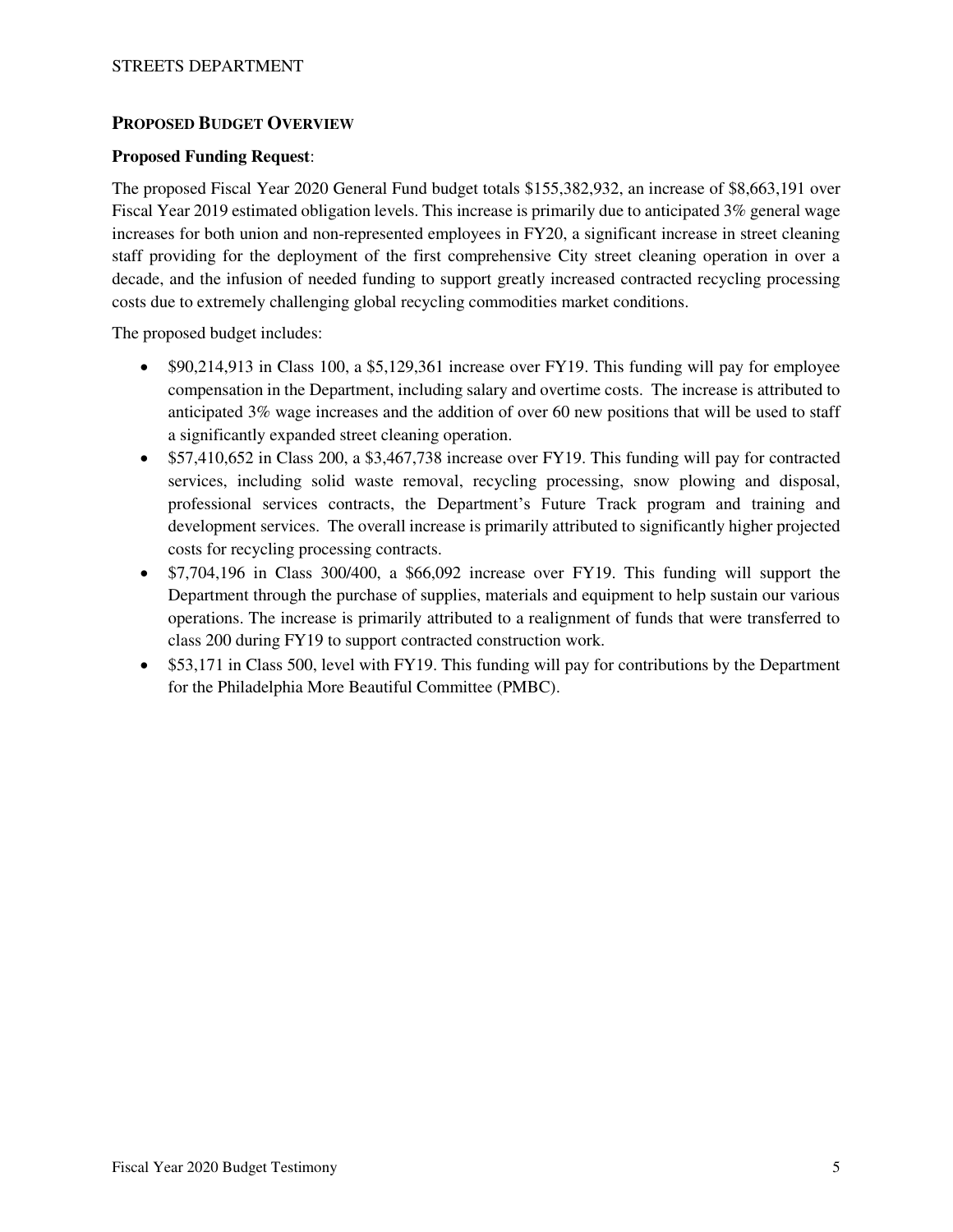#### STREETS DEPARTMENT

# **STAFFING LEVELS**

The department is requesting 1,976 budgeted positions for FY20, an increase of 61 positions from this fiscal year's target budget. This is attributed to a significant increase in street cleaning staff providing for the deployment of the first comprehensive City street cleaning operation in over a decade.

The Department's overall budgeted position levels provide the necessary staffing required for peak times of the year, accounting for the seasonality of operations, which fluctuate according to need. We typically increase our hiring rates during the spring and summer months as this represents the period for our highest sustained collection tonnage rates as well as the bulk of our roadway paving season. We are hiring new sanitation workers in preparation for increased volume in the spring and summer months and additional highways workers for the paving season.

# **NEW HIRES**

|                                     | New Hires (from 7/1/2018 to 11/25/18) |         |       |        |         |  |  |  |
|-------------------------------------|---------------------------------------|---------|-------|--------|---------|--|--|--|
|                                     | <b>Total Number</b><br>of New Hires   | Spanish | Hindi | Arabic | Russian |  |  |  |
| <b>Black or African</b><br>American | 79                                    |         |       |        |         |  |  |  |
| Asian                               |                                       |         |       |        |         |  |  |  |
| Hispanic or Latino                  |                                       |         |       |        |         |  |  |  |
| White                               |                                       |         |       |        |         |  |  |  |
| Other                               |                                       |         |       |        |         |  |  |  |
| Total                               | 104                                   |         |       |        |         |  |  |  |

Since 11/25/18, Streets has hired an additional 41 new employees. Of these, two are Spanish speaking, three are Hindi speaking, two are Malayalam speaking and one is Chinese speaking.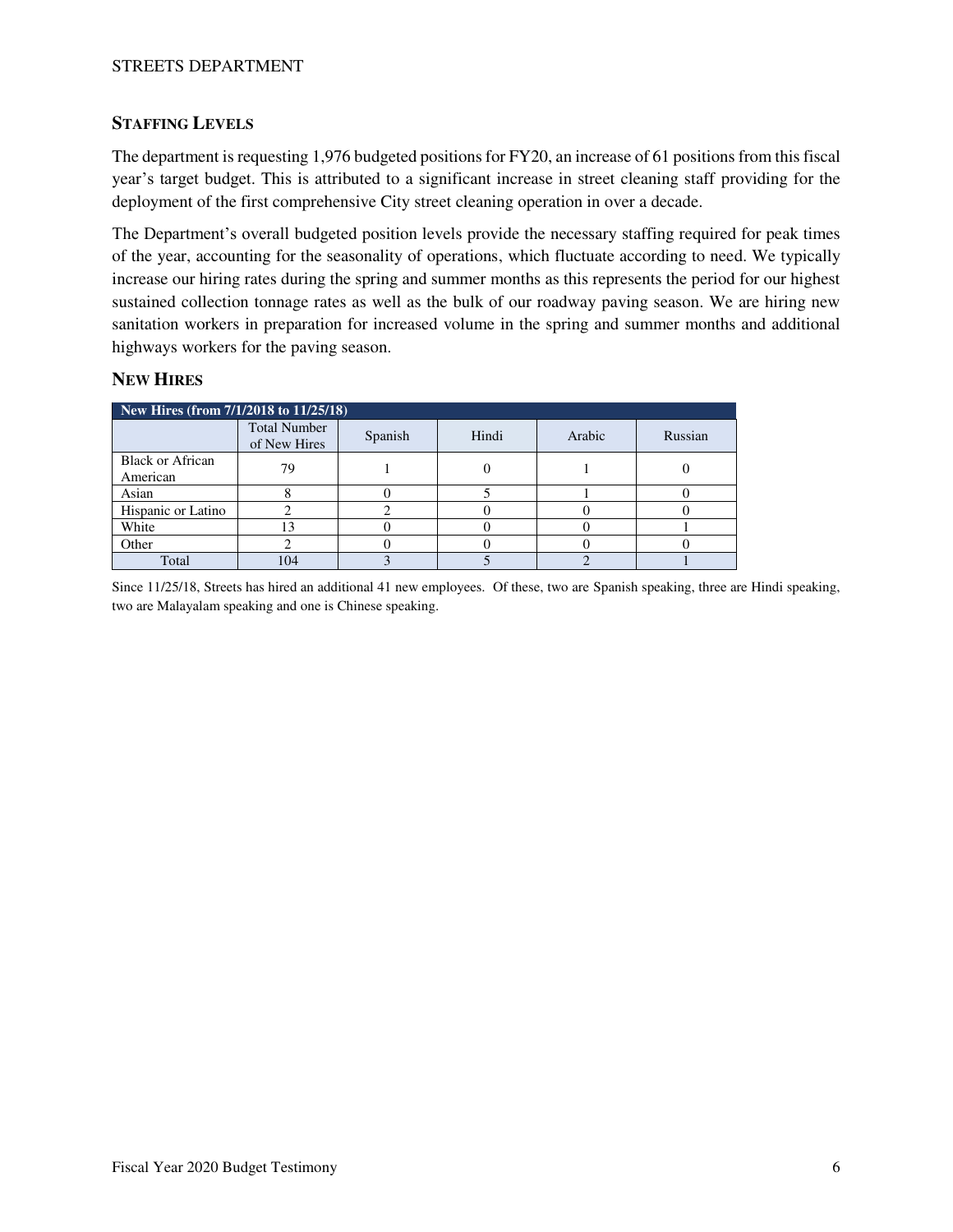## **PERFORMANCE, CHALLENGES, AND INITIATIVES**

#### **SOLID WASTE COLLECTION AND DISPOSAL PROGRAM**

#### **FY20 Strategic Goals**

- Achieve an overall 91.0% waste collections on-time average for FY20 through implementation of systems technology and management.
- Maintain waste tonnage rates at 600,000 tons despite challenging market conditions contributing to increased materials in the waste stream.

| <b>FY20 Performance Measures</b>                 |             |             |          |         |
|--------------------------------------------------|-------------|-------------|----------|---------|
|                                                  | <b>FY18</b> | FY19 YTD    | FY19     | FY20    |
| Measure                                          | Actual      | $(O1 + O2)$ | Target   | Target  |
| On-time collection (by 3 PM): trash <sup>1</sup> | 80.8%       | 87.0%       | $90.0\%$ | 91.0%   |
| Tons of refuse collected and disposed            | 575.095     | 313.472     | 580,000  | 600,000 |

<sup>*I</sup></sup>Streets has experienced intermittent staff shortages due to high absentee rates making it necessary to divert compactors and crews to additional</sup> routes beyond their regularly scheduled assignments, thereby impacting the Department's on-time rate. Streets expects the on-time collection rate to improve throughout FY19.* 

#### **RECYCLING PROMOTION AND PROCESSING PROGRAM**

| <b>FY20 Strategic Goals</b>                                                                                                              |             |                 |             |          |  |
|------------------------------------------------------------------------------------------------------------------------------------------|-------------|-----------------|-------------|----------|--|
| Achieve an overall 97.0% recycling on-time average for FY20 through implementation of systems<br>technology and management efficiencies. |             |                 |             |          |  |
| Maintain the recycling rate average at 15.0% by capitalizing on opportunities in the recycling market.                                   |             |                 |             |          |  |
| <b>FY20 Performance Measures</b>                                                                                                         |             |                 |             |          |  |
|                                                                                                                                          | <b>FY18</b> | <b>FY19 YTD</b> | <b>FY19</b> | FY20     |  |
| Measure                                                                                                                                  | Actual      | $(Q1 + Q2)$     | Target      | Target   |  |
| Recycling rate <sup>1</sup>                                                                                                              | 17.0%       | 15.0%           | 17.0%       | $15.0\%$ |  |

On-time collection (by 3 PM): recycling<sup>2</sup> 95.9% 96.5% 97.0% 97.0% Tons of recycling collected and disposed<sup>3</sup> 100,599 48,195 102,823 95,000 *<sup>1</sup>Significant changes in the global recycling market have drastically decreased demand for recycling products and materials. There has been a significant change in acceptance quality requirements of recycled products overseas, greatly decreasing demand for paper products. In addition, changes in the composition of recycled materials collected (i.e. decreased quantity of mixed paper, cardboard, and container weight products* 

*such as aluminum, steel and plastic containers), has also negatively impacted the City's recycling diversion rate over the last several years. This combination has made it very difficult to reach target recycling rate objectives.* 

*<sup>2</sup>Streets has experienced intermittent staff shortages due to high absentee rates making it necessary to divert compactors and crews to additional routes beyond their regularly scheduled assignments, thereby impacting the Department's on-time rate. Streets expects the on-time collection rate to improve throughout FY19.* 

<sup>3</sup> Significant changes in the global recycling market have drastically decreased demand for recycling products and materials. There has been a *significant change in acceptance quality requirements of recycled products overseas, greatly decreasing demand for paper products, and, as a result, significantly increasing the cost of recycling processing operations. In order to mitigate costs, and in response to more stringent quality requirements, the Department has had to divert sub-quality recycling materials into the regular trash stream, decreasing the amount of recycling tons processed.* 

# **SANITATION EDUCATION, ENFORCEMENT AND COMPLIANCE PROGRAM**

#### **FY20 Strategic Goals**

| Decrease illegal dumping trash tonnage as a result of enhanced enforcement. |             |             |             |        |  |
|-----------------------------------------------------------------------------|-------------|-------------|-------------|--------|--|
| <b>FY20 Performance Measures</b>                                            |             |             |             |        |  |
|                                                                             | <b>FY18</b> | FY19 YTD    | <b>FY19</b> | FY20   |  |
| Measure                                                                     | Actual      | $(Q1 + Q2)$ | Target      | Target |  |
| Number of citations issued                                                  | 64.549      | 43.167      | 80,000      | 90,000 |  |
| Number of contacts and warnings                                             | 48.656      | 39,735      | 50,000      | 65,000 |  |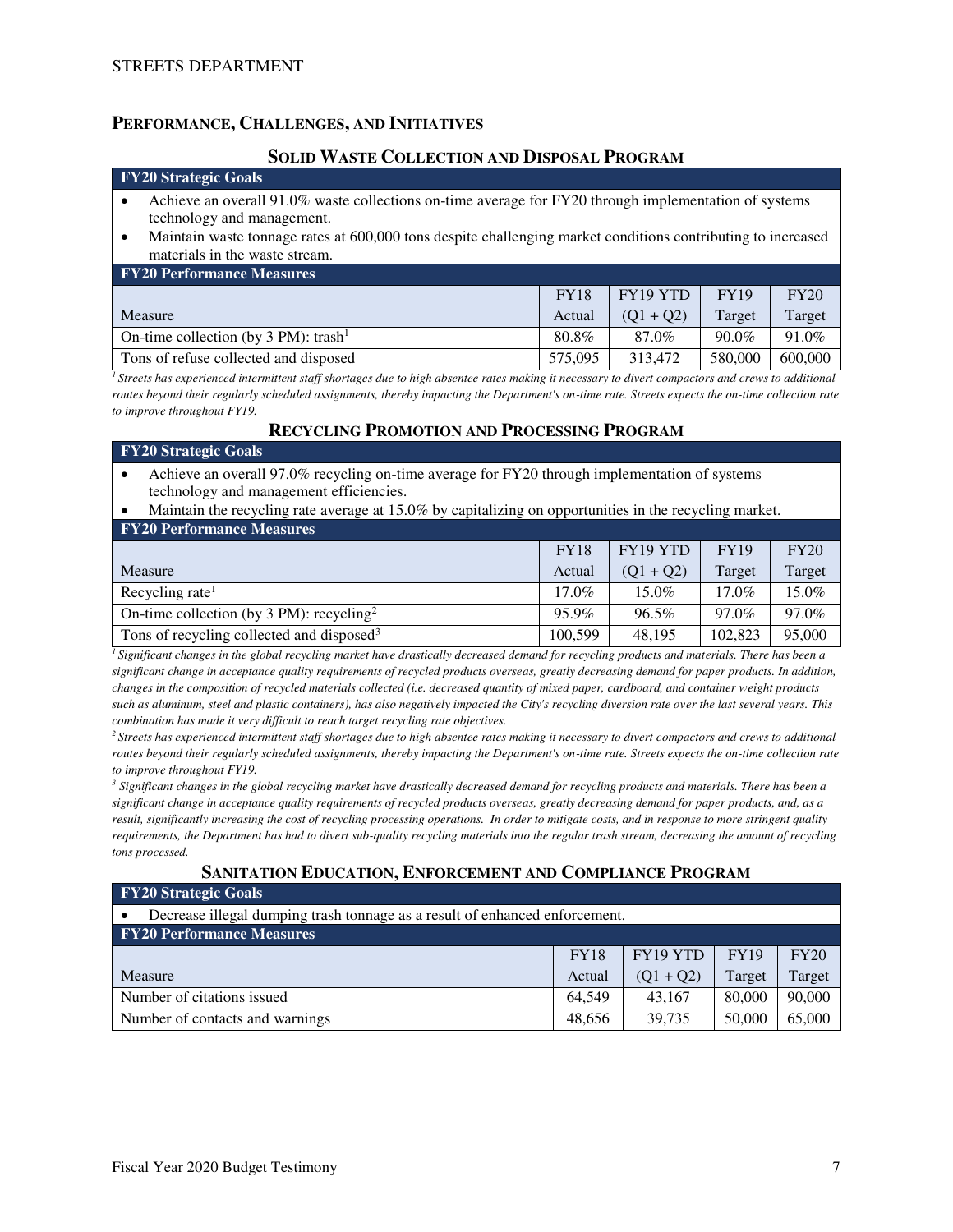# **PAVING AND ROADWAY MAINTENANCE AND REPAIR PROGRAM**

| $\overline{Y_2}$ Strategic Goals                                    |             |             |             |        |  |  |
|---------------------------------------------------------------------|-------------|-------------|-------------|--------|--|--|
| Resurface a total of 101 miles of roadways in the city during FY20. |             |             |             |        |  |  |
| <b>FY20 Performance Measures</b>                                    |             |             |             |        |  |  |
|                                                                     | <b>FY18</b> | FY19 YTD    | <b>FY19</b> | FY20   |  |  |
| Measure                                                             | Actual      | $(Q1 + Q2)$ | Target      | Target |  |  |
| Percentage of time potholes are repaired within 3 days              | $90.0\%$    | 91.0%       | $90.0\%$    | 90.0%  |  |  |
| Pothole response time $(days)^1$                                    | 3.4         | 3.5         | 3.0         | 3.0    |  |  |
| Miles resurfaced                                                    | 77          | 55          | 95          | 101    |  |  |

<sup>1</sup>*The great majority of potholes were repaired within three days; however, several outliers specifically during the month of September skewed the overall average for the first quarter. It is expected this measure will ultimately trend back to normal going forward.* 

### **RIGHT-OF-WAY (ROW) MANAGEMENT PROGRAM**

| <b>FY20 Strategic Goals</b>                                                                  |             |             |             |        |  |  |
|----------------------------------------------------------------------------------------------|-------------|-------------|-------------|--------|--|--|
| Achieve an annual average 90% on-time rate for right of way design plan reviews during FY19. |             |             |             |        |  |  |
| <b>FY20 Performance Measures</b>                                                             |             |             |             |        |  |  |
|                                                                                              | <b>FY18</b> | FY19 YTD    | <b>FY19</b> | FY20   |  |  |
| Measure                                                                                      | Actual      | $(Q1 + Q2)$ | Target      | Target |  |  |
| Percent of ROW plan designs completed on-time <sup>1</sup>                                   | 85%         | $73\%$      | 90%         | 90%    |  |  |
| Number of ROW inspections                                                                    | 13.376      | 7.651       | 13,200      | 15,200 |  |  |

 $\overline{I}$  Lack of plan design staff is negatively impacting this measure. The Department is waiting for civil service engineering lists to be available in *order to hire staff to perform sufficient plan design work.* 

#### **TRAFFIC ENGINEERING, MAINTENANCE AND MANAGEMENT PROGRAM**

| <b>FY20 Strategic Goals</b>                                                                   |             |             |             |        |  |  |
|-----------------------------------------------------------------------------------------------|-------------|-------------|-------------|--------|--|--|
| Increase the total number of signalized intersections connected to the TOC by 2% during FY20. |             |             |             |        |  |  |
| <b>FY20 Performance Measures</b>                                                              |             |             |             |        |  |  |
|                                                                                               | <b>FY18</b> | FY19 YTD    | <b>FY19</b> | FY20   |  |  |
| Measure                                                                                       | Actual      | $(Q1 + Q2)$ | Target      | Target |  |  |
| Average days to repair traffic light                                                          | 1.0         | 1.0         | 1.0         | 1.0    |  |  |
| Average days to repair traffic sign: A-level work order <sup>1</sup>                          | 13.68       | 12.73       | 10          | 10     |  |  |
| Average days to repair traffic sign: B-level work order <sup>2</sup>                          | 19.62       | 16.64       | 20          | 20     |  |  |
| Average days to repair traffic sign: C-level work order <sup>3</sup>                          | 32.05       | 21.64       | 30          | 30     |  |  |

<sup>1</sup>*An A-level work order is of the highest priority. This rating applies when there is any work required to replace damaged signs/posts, or remove conditions, that represent an immediate hazard to public welfare and safety. Examples include: sign posts knocked down; pole stumps; missing Stop signs when no other sign is available for respective approach; and Yield, One-Way, and Do Not Enter signs.* 

<sup>2</sup>A B-level work order is of the first level of medium priority. This rating applies when work is required to install or replace any Regulatory (R-*Series) Signs not considered A-level priority; Warning (W-Series) Signs; and School Signs. However, if any work is required to remove a hazardous condition, it becomes a Priority A work order.* 

<sup>3</sup> A C-level work order is of the second level of medium priority. This rating applies when work is requested by the general public. This may *include installation or replacement of Parking Signs and Informational Signs, including Street Name Signs; and faded (but legible) signs. However, if any work is required to remove a hazardous condition, it becomes a Priority A work order.* 

# **STREET LIGHTING MAINTENANCE AND REPAIR PROGRAM**

| <b>FY20 Strategic Goals</b>                                                   |             |             |             |        |  |  |  |  |
|-------------------------------------------------------------------------------|-------------|-------------|-------------|--------|--|--|--|--|
| Convert 2,000 streetlights to LED lighting during FY20.                       |             |             |             |        |  |  |  |  |
| <b>FY20 Performance Measures</b>                                              |             |             |             |        |  |  |  |  |
|                                                                               | <b>FY18</b> | FY19 YTD    | <b>FY19</b> | FY20   |  |  |  |  |
| Measure                                                                       | Actual      | $(Q1 + Q2)$ | Target      | Target |  |  |  |  |
| Average response time for pole knockdowns and foundation repairs <sup>1</sup> | 36          | 81          | 32          | 32     |  |  |  |  |
| Average response time for major street lighting repairs <sup>1</sup>          | 58          | 51          | 30          | 30     |  |  |  |  |

*<sup>1</sup>Lack of staff and backlogged work orders are impacting this measure. As new staff is hired and backlog addressed, this measure should improve throughout the fiscal year*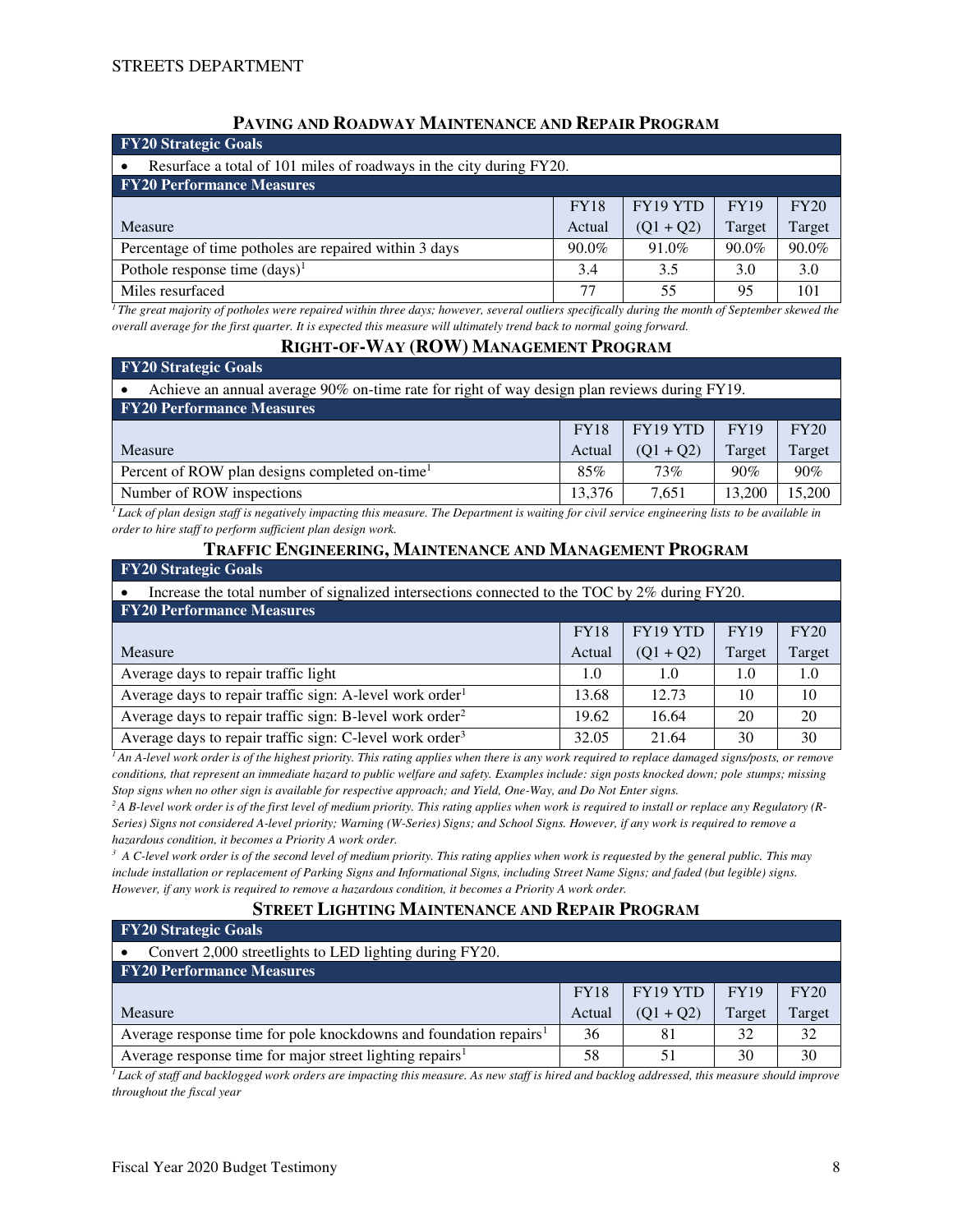## **ENGINEERING DESIGN AND CONSTRUCTION PROGRAM**

# **FY20 Strategic Goals**

- Increase percentage of completed design projects relative to ongoing design projects by 5% during FY20.
- Increase percentage of completed construction projects relative to ongoing construction projects by 5%
- during FY20.

| <b>FY20 Performance Measures</b>                     |             |             |             |        |  |  |  |
|------------------------------------------------------|-------------|-------------|-------------|--------|--|--|--|
|                                                      | <b>FY18</b> | FY19 YTD    | <b>FY19</b> | FY20   |  |  |  |
| Measure                                              | Actual      | $(01 + 02)$ | Target      | Target |  |  |  |
| Number of ongoing construction projects <sup>1</sup> |             | 26          | 25          | 25     |  |  |  |
| Number of ongoing designs <sup>2</sup>               |             | 38          | 20          | 30     |  |  |  |

*<sup>1</sup>Lower targets indicate that the Department is completing projects.* 

*<sup>2</sup>Increased project work load is significantly impacting this measure.* 

#### **CITY STREET PLANS AND SURVEYING PROGRAM**

| <b>FY20 Strategic Goals</b>                                                     |             |             |             |             |  |  |  |  |
|---------------------------------------------------------------------------------|-------------|-------------|-------------|-------------|--|--|--|--|
| Re-establish a minimum of 100 survey monuments throughout the city during FY20. |             |             |             |             |  |  |  |  |
| <b>FY20 Performance Measures</b>                                                |             |             |             |             |  |  |  |  |
| FY19 YTD<br><b>FY19</b><br>FY20<br><b>FY18</b>                                  |             |             |             |             |  |  |  |  |
| Measure                                                                         | Actual      | $(Q1 + Q2)$ | Target      | Target      |  |  |  |  |
| Average days survey district response time <sup>1</sup>                         | 35          | 35          | 30          | 30          |  |  |  |  |
| Total cost of survey services provided to others <sup>2</sup>                   | \$1,865,274 | \$949,301   | \$2,000,000 | \$2,300,000 |  |  |  |  |

*<sup>1</sup>Survey response time is projected to improve going forward. With projected additional staff, this trend should continue.* 

<sup>2</sup> As new staff is hired, it is expected total costs will reach the target \$2 million by the end of the fiscal year.

# **GENERAL ADMINISTRATIVE SUPPORT PROGRAM**

#### **FY20 Strategic Goals**

#### • Successfully hire a minimum of 10 participants of the Department's Future Track workforce development program into civil service employment during FY20.

| <b>FY20 Performance Measures</b>                        |             |             |             |        |  |  |  |
|---------------------------------------------------------|-------------|-------------|-------------|--------|--|--|--|
|                                                         | <b>FY18</b> | FY19 YTD    | <b>FY19</b> | FY20   |  |  |  |
| Measure                                                 | Actual      | $(01 + 02)$ | Target      | Target |  |  |  |
| Number of operating invoices processed                  | 5.565       | 2.733       | 5.000       | 5,500  |  |  |  |
| Average days to process operating invoices <sup>1</sup> | 4.3         | 4.0         | 3.5         |        |  |  |  |

<sup>1</sup>*An unexpected loss of staff early in the fiscal year impacted Q1 and into Q2, which resulted in a slightly higher overall average above target for the quarter. The Department is moving forward with hiring additional staff. Once this occurs, the overall average should trend towards the target level going forward.*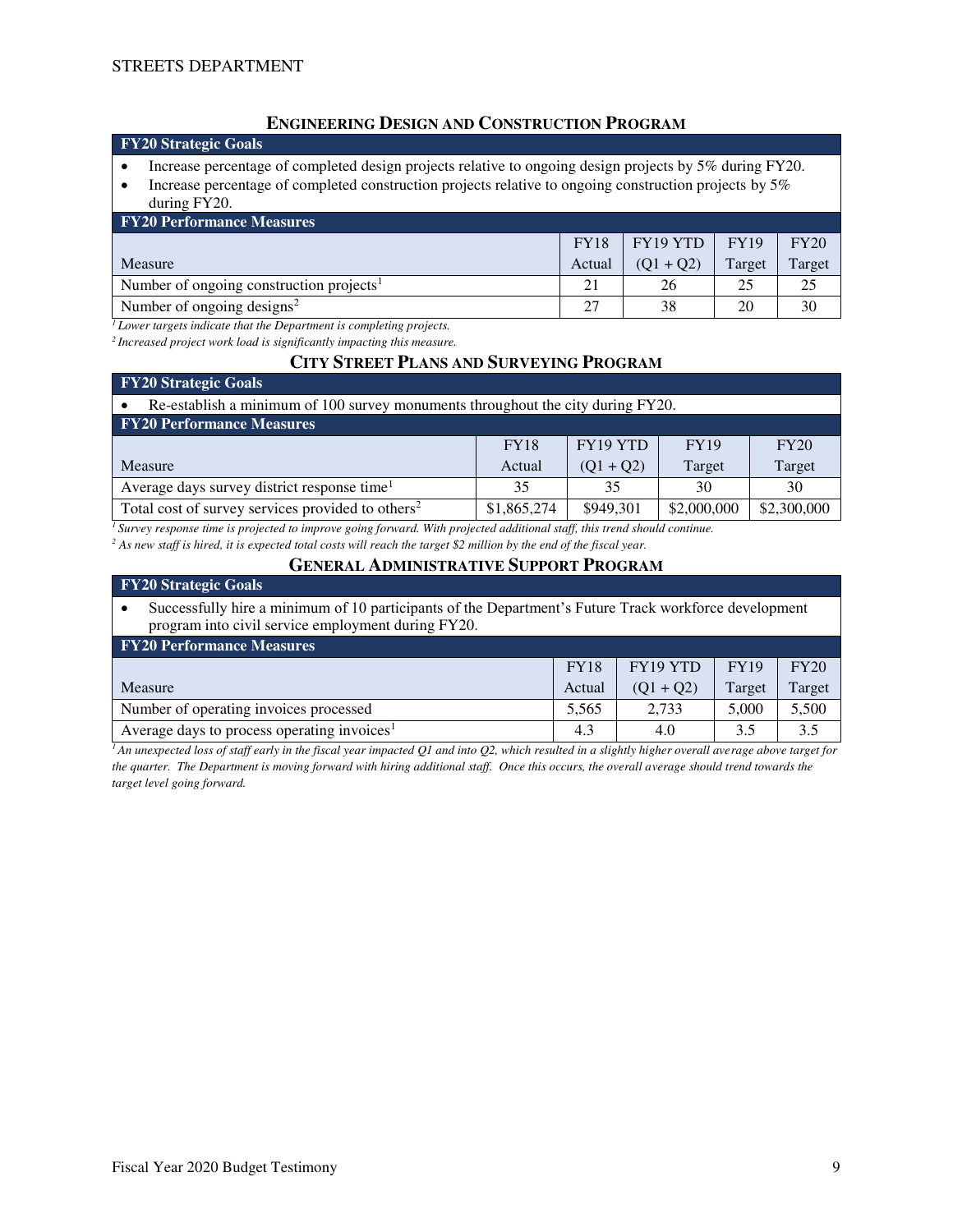## **OTHER BUDGETARY IMPACTS**

### **Federal and State (Where Applicable)**

A variety of grants and state funding allocations represents 32% of the Department's overall FY20 budget. This includes multiple state and federal grants, as well as the state provided Special Gas Tax, County Liquid Tax, and Title Registration Fee funding allocations.

As a result of Pennsylvania Act 89, comprehensive transportation legislation enacted by the state several years ago, the Department has received significant Special Gas Tax (SGT) formula funding. The Department has budgeted \$36 million in SGT funding for FY20. The state's annual County Liquid Tax Fund allocation is also included as part of the Department's FY20 budget at \$7.3 million. This includes \$3.5 million from vehicle title registration fee revenues through a provision of Act 89, which enabled Philadelphia County to increase new vehicle title registration fees and direct the revenue generated to the City's Streets Department for traffic safety and roadway maintenance purposes.

The Department's successful pursuit of available grants funding over the years has resulted in significant authorized grant-related appropriations. Grant appropriations have increased from 4% of the total operating budget in FY08 to the Department's requested 13% in FY20, a total of \$28.4 million. Grant funding increases have come principally from state funding associated with PennDOT's Automatic Red-Light Enforcement (ARLE) funding program. Other PennDOT grant sources for FY20 include the Safety and Enforcement program and LED Light Improvement program. The Department also receives a significant amount of grant funding from the state's Department of Environmental Protection for recycling program operations.

Federal grant funding is provided through the Department of Transportation under a National Bridge Inspection grant. There is also a federally funded grant through the Delaware Valley Regional Planning Commission for supportive regional highway planning purposes.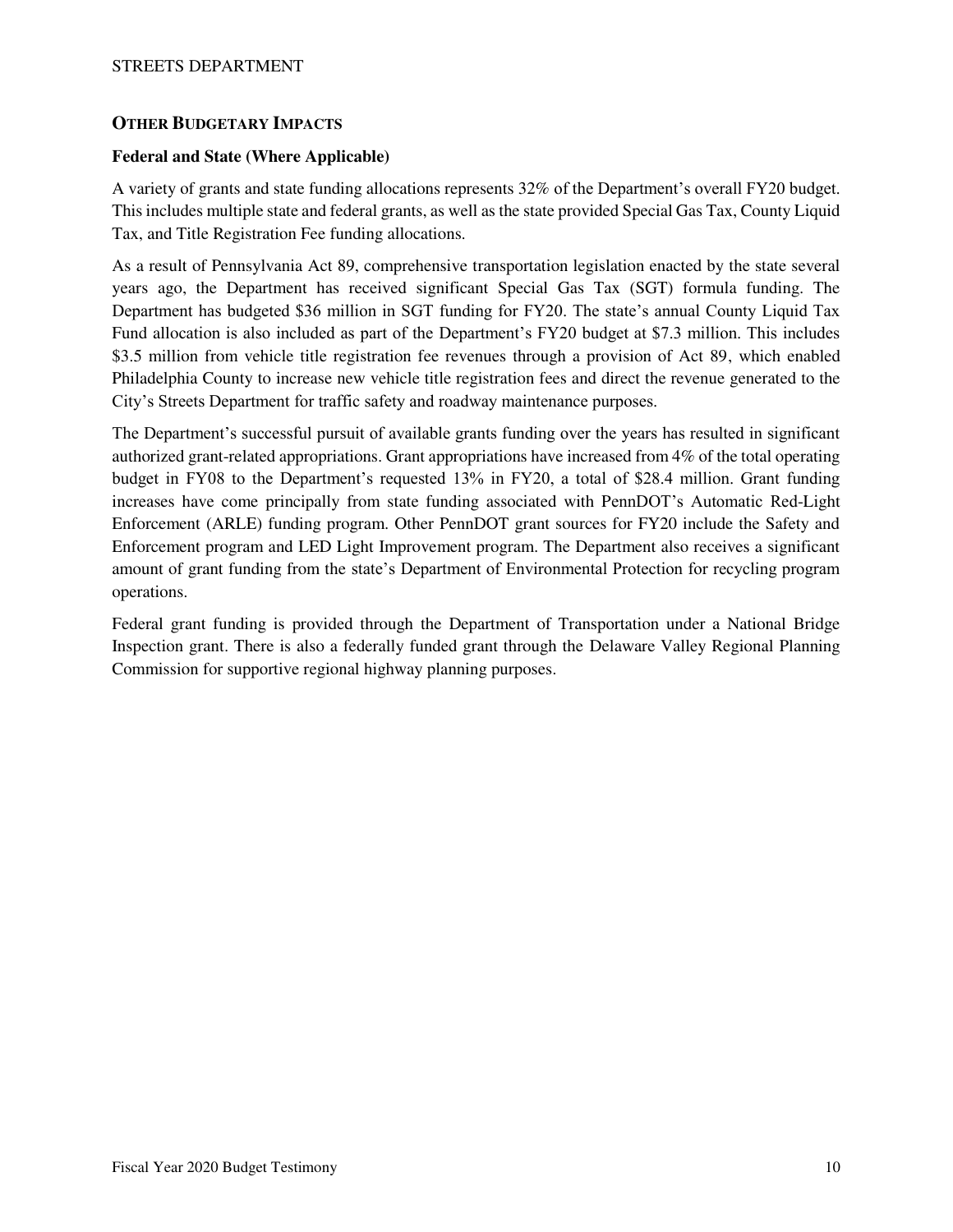# STREETS DEPARTMENT

# **CONTRACTING EXPERIENCE**

| M/W/DSBE Participation on Large Professional Services Contracts with For-Profit Vendors |                                                       |                                 |                          |                               |                                           |                                                 |                                          |                                         |                                                   |                                                                                                                             |                                                                                      |
|-----------------------------------------------------------------------------------------|-------------------------------------------------------|---------------------------------|--------------------------|-------------------------------|-------------------------------------------|-------------------------------------------------|------------------------------------------|-----------------------------------------|---------------------------------------------------|-----------------------------------------------------------------------------------------------------------------------------|--------------------------------------------------------------------------------------|
| Top Five Largest Contracts over \$34,000 for FY19                                       |                                                       |                                 |                          |                               |                                           |                                                 |                                          |                                         |                                                   |                                                                                                                             |                                                                                      |
| Vendor<br>Name                                                                          | <b>Brief</b><br>Description<br>of Service<br>Provided | Dollar<br>Amount of<br>Contract | <b>RFP</b> Issue<br>Date | Contract<br><b>Start Date</b> | Ranges in<br><b>RFP</b>                   | $%$ of<br>M/W/DSBE<br>Participation<br>Achieved | \$ Value of<br>M/W/DSBE<br>Participation | Total %<br>Participation<br>- All DSBEs | Total \$<br>Value<br>Participation<br>- All DSBEs | Is This a<br>Local<br>Business?<br>(principal)<br>place of<br>business<br>located<br>within City<br>limits)<br>[yes $/$ no] | Does the<br>Vendor<br>Have a<br>Waiver for<br>Living Wage<br>Compliance?<br>[yes/no] |
| Levlane<br>#1720290                                                                     | Recycling<br>Education<br>and<br>Advertising          | \$1,467,245                     | 3/7/2016                 | 7/1/2018                      | MBE: 15-17<br>WBE: 10-12<br>DSBE: 0       | 15%<br>7%<br>$0\%$                              | \$220,087<br>\$102,707<br>\$0            | 22%                                     | \$322,794                                         | Y                                                                                                                           | N                                                                                    |
| Urban<br>Engineers<br>#1620220                                                          | On-Call<br>Professional<br>Engineering<br>Services    | \$1,500,000                     | 3/31/2015                | 2/8/2019                      | MBE: 15-15<br>WBE: 10-10<br>DSBE: 0       | 25%<br>$0\%$<br>$0\%$                           | \$0<br>\$375,000<br>\$0                  | 25%                                     | \$375,000                                         | Y                                                                                                                           | N                                                                                    |
| Gilmore<br>#1520476                                                                     | On-Call<br>Professional<br>Engineering<br>Services    | \$2,000,000                     | 7/15/2013                | 1/1/2019                      | MBE: 10-15<br><b>WBE: 5-10</b><br>DSBE: 0 | 15%<br>10%<br>$0\%$                             | \$300,000<br>\$200,000<br>\$0            | 25%                                     | \$500,000                                         | ${\bf N}$                                                                                                                   | N                                                                                    |
| Modjeski &<br><b>Masters</b><br>#1520490                                                | On-call TED<br>Services                               | \$3,000,000                     | 7/15/2013                | 1/1/2019                      | MBE: 15-15<br>WBE: 10-10<br>$DSBE: 0-0$   | 20%<br>12%<br>$0\%$                             | \$600,000<br>\$360,000<br>\$0            | 32%                                     | \$960,000                                         | Y                                                                                                                           | $\mathbf N$                                                                          |
| <b>WSP</b><br>#1820360                                                                  | On-Call<br>Planning<br>Services                       | \$1,000,000                     | 1/19/2017                | 1/1/2019                      | MBE: 15-17<br>WBE: 15-17<br>DSBE: 0       | 3%<br>34%<br>$0\%$                              | \$30,000<br>\$340,000<br>\$0             | 37%                                     | \$370,000                                         | Y                                                                                                                           | N                                                                                    |

| Non-Profit Vendor Demographics           |              |          |  |  |  |
|------------------------------------------|--------------|----------|--|--|--|
| Keep Philadelphia Beautiful <sup>1</sup> | Minority $%$ | Female % |  |  |  |
| Workforce                                | $0\%$        | 100.00%  |  |  |  |
| Executive                                | $0\%$        | 100.00%  |  |  |  |
| Board                                    | 33.00%       | 56.00%   |  |  |  |

**1** Keep Philadelphia Beautiful has one employee.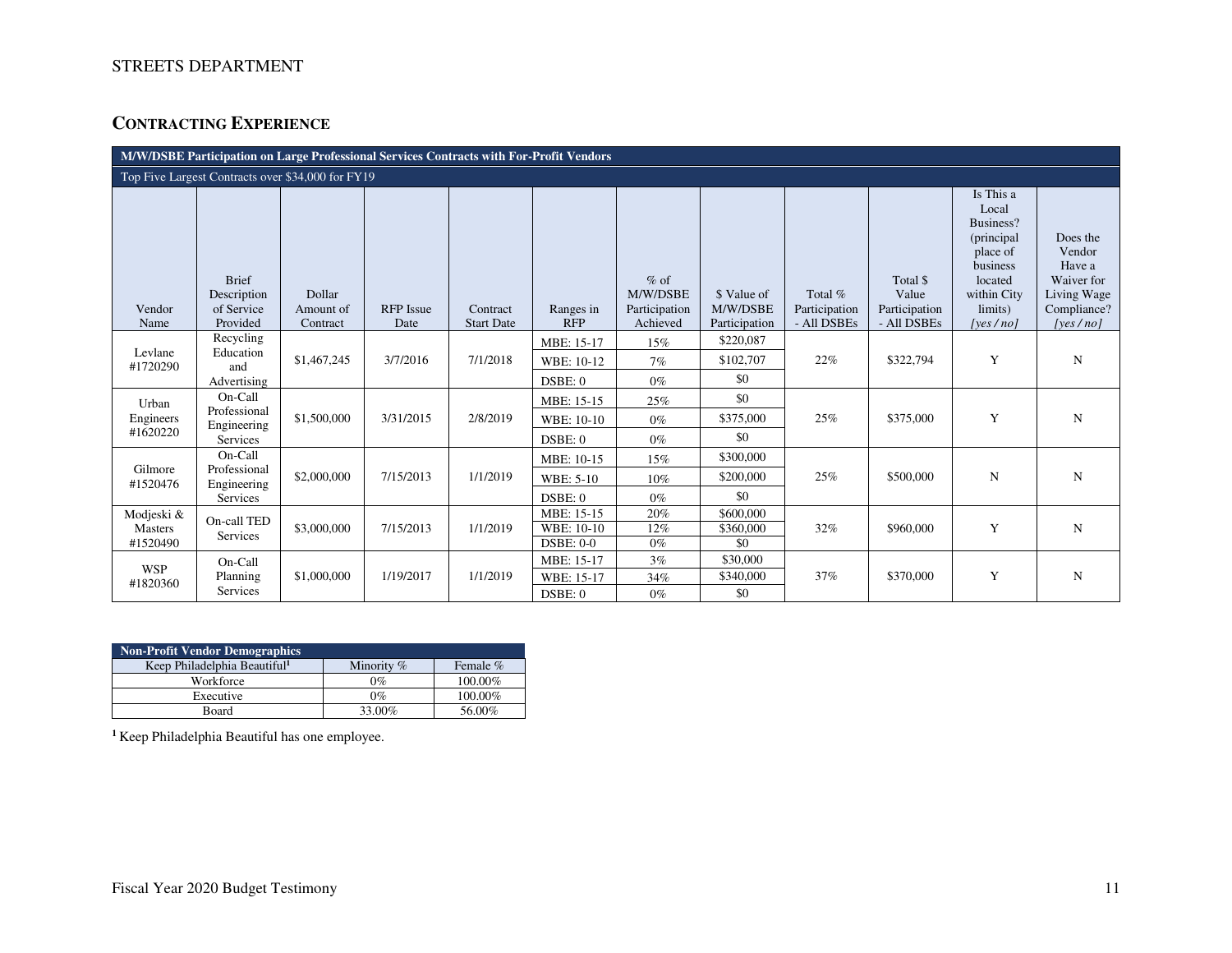# **EMPLOYEE DATA**

| <b>Staff Demographics (as of November 2018)</b> |                        |             |                        |                |                  |  |  |
|-------------------------------------------------|------------------------|-------------|------------------------|----------------|------------------|--|--|
|                                                 | <b>Full-Time Staff</b> |             | <b>Executive Staff</b> |                |                  |  |  |
|                                                 | Male                   | Female      |                        | Female         |                  |  |  |
|                                                 | African-               | African-    |                        | African-       | African-         |  |  |
|                                                 | American               | American    |                        | American       | American         |  |  |
| Total                                           | 1206                   | 215         | Total                  | 3              | 1                |  |  |
| % of Total                                      | 68%                    | 12%         | % of Total             | 25%            | 8%               |  |  |
| Average Salary                                  | \$40,411               | \$44,632    | Average Salary         | \$135,445      | \$87,550         |  |  |
| <b>Median Salary</b>                            | \$38,348               | \$38,348    | Median Salary          | \$128,235      | \$87,550         |  |  |
|                                                 | White                  | White       |                        | White          | White            |  |  |
| Total                                           | 227                    | 27          | Total                  | $\overline{4}$ | $\overline{c}$   |  |  |
| % of Total                                      | 13%                    | 2%          | % of Total             | 33%            | 17%              |  |  |
| Average Salary                                  | \$53,724               | \$49,647    | Average Salary         | \$122,337      | \$111,591        |  |  |
| Median Salary                                   | \$47,817               | \$42,781    | Median Salary          | \$121,680      | \$111,591        |  |  |
|                                                 | Hispanic               | Hispanic    |                        | Hispanic       | Hispanic         |  |  |
| Total                                           | 39                     | 11          | Total                  | 1              | $\theta$         |  |  |
| % of Total                                      | $2\%$                  | $1\%$       | % of Total             | 8%             | $0\%$            |  |  |
| Average Salary                                  | \$43,327               | \$40,955    | Average Salary         | \$139,050      | N/A              |  |  |
| <b>Median Salary</b>                            | \$40,435               | \$40,990    | <b>Median Salary</b>   | \$139,050      | $\rm N/A$        |  |  |
|                                                 | Asian                  | Asian       |                        | Asian          | Asian            |  |  |
| Total                                           | 22                     | $\,$ 8 $\,$ | Total                  | 1              | $\boldsymbol{0}$ |  |  |
| % of Total                                      | $1\%$                  | $0\%$       | % of Total             | 8%             | $0\%$            |  |  |
| Average Salary                                  | \$54,467               | \$57,082    | Average Salary         | \$114,504      | N/A              |  |  |
| <b>Median Salary</b>                            | \$52,959               | \$57,553    | Median Salary          | \$114,504      | N/A              |  |  |
|                                                 | Other                  | Other       | Other<br>Other         |                |                  |  |  |
| Total                                           | 12                     | 5           | Total                  | $\theta$       | $\overline{0}$   |  |  |
| % of Total                                      | $1\%$                  | $0\%$       | % of Total             | $0\%$          | $0\%$            |  |  |
| Average Salary                                  | \$46,197               | \$55,654    | Average Salary         | \$0            | N/A              |  |  |
| <b>Median Salary</b>                            | \$43,198               | \$53,259    | Median Salary          | \$0            | N/A              |  |  |
|                                                 | Bilingual              | Bilingual   |                        | Bilingual      | Bilingual        |  |  |
| Total                                           | 58                     | 15          | Total                  | 2              | $\overline{0}$   |  |  |
| % of Total                                      | 3%                     | $1\%$       | % of Total             | 17%            | $0\%$            |  |  |
| Average Salary                                  | \$51,879               | \$52,294    | Average Salary         | \$126,777      | N/A              |  |  |
| <b>Median Salary</b>                            | \$39,392               | \$42,272    | Median Salary          | \$126,777      | $\rm N/A$        |  |  |
|                                                 | Male                   | Female      |                        | Male           | Female           |  |  |
| Total                                           | 1,506                  | 266         | Total                  | 9              | 3                |  |  |
| % of Total                                      | $85\%$                 | 15%         | % of Total             | 75%            | 25%              |  |  |
| Average Salary                                  | \$42,718               | \$44,408    | Average Salary         | \$127,693      | \$103,578        |  |  |
| Median Salary                                   | \$38,973               | \$39,810    | <b>Median Salary</b>   | \$125,800      | \$107,823        |  |  |